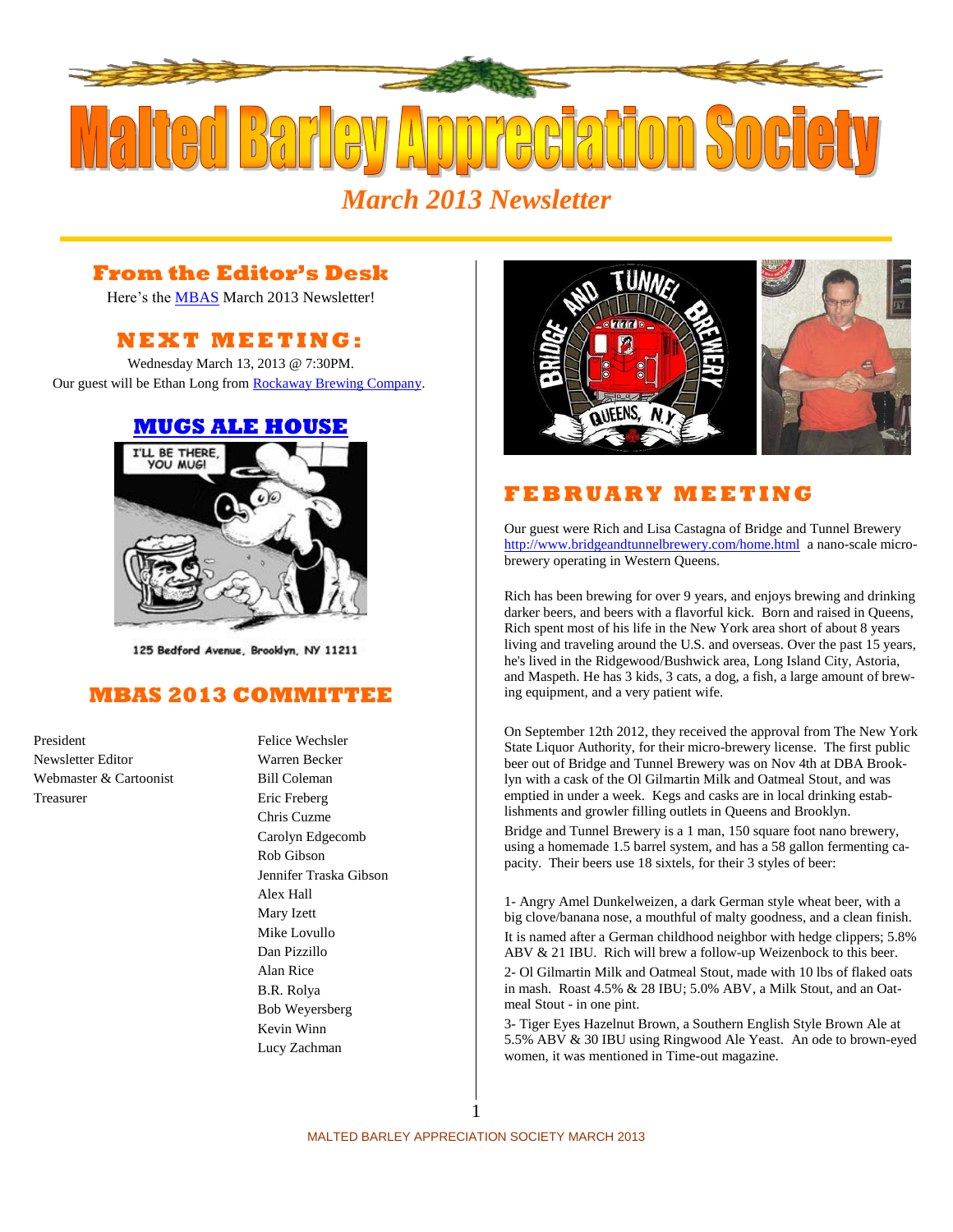

- On deck: Black Rye IPA & Robust Porter.

Red Bird Express Red IPA, a malty IPA, reddish in color that starts with an ample hoppy nose, medium hop presence in the mid range, followed by a swift, clean bite of bitterness in the finish.

Melting Pot Robust Porter, a thinner mouth feel typical of a porter, with big roasty notes in flavor and aroma from an ample supply of dark malts.

Click on the links below to the Bridge and Tunnel Brewery's recent press.













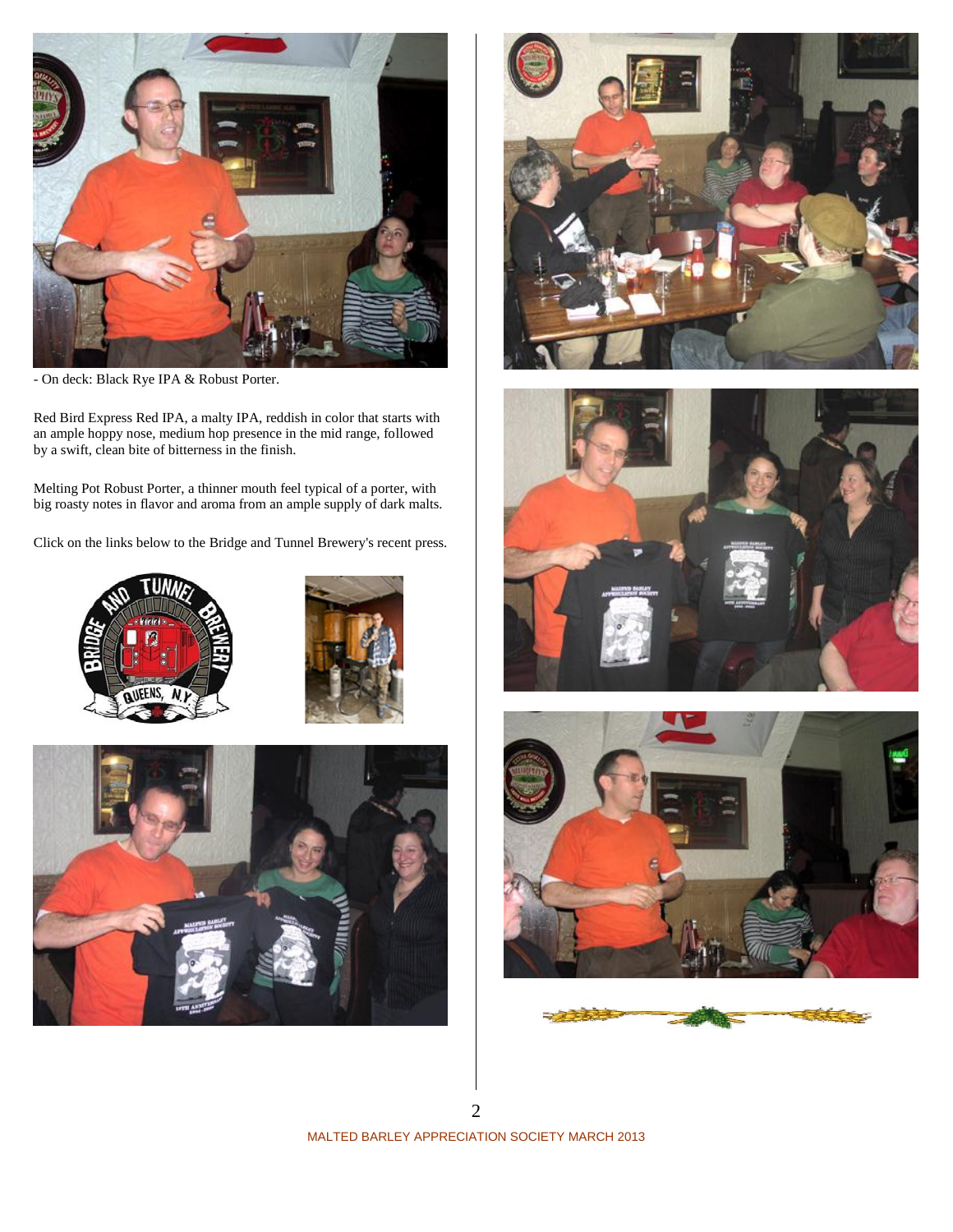

# **CALL FOR JUDGES AND STEWARDS**

#### **NHC 1 st Round NATIONAL HOMEBREWERS COMPETITION North East Region APRIL 5th and 6th Friday night and Saturday day**

The NYC Homebrewers Guild and the Westchester Homebrewers Organization cordially invite you to join, and humbly requests your palates and expertise in judging this year's Northeast Regional round of the National Homebrewers Competition. This year the competition will be held at [Alewife Queens,](http://alewifequeens.com/) one of New York City's best new beer havens. Alewife is conveniently located at 5-14 51st Avenue, Long Island City, with ready access via mass transit, the Midtown Tunnel or the the 59th Street Bridge. With the guaranteed number 750 entries your help would be greatly appreciated!

#### To sign up please use the following link -

[http://www.brewingcompetition.com/region11/index.p](http://www.brewingcompetition.com/region11/index.php?section=register&go=judge) [hp?section=register&go=judge](http://www.brewingcompetition.com/region11/index.php?section=register&go=judge)

We will judge some flights on Friday night from 6:30 to 9:30 (categories to be decided) and judge the majority of categories on Saturday, from 8:30 to about 6, making way for an evening of good beers and food at Alewife.

For anyone wishing to participate from out of town, we have a large brew loving community in NYC and can likely find fellow homebrewers and/or beer enthusiasts to host you. Please indicate if you need a place to crash on the sign up form.

Please feel free to contact the competition coordinator, Kenneth Hettinger [\(hettinger.kenneth@gmail.com\)](mailto:hettinger.kenneth@gmail.com), or me [\(keithkoval@yahoo.com\)](mailto:keithkoval@yahoo.com) with any questions or concerns.

Thank you sincerely for your consideration and we hope to see you there!

Keith Koval and Ken Hettinger on behalf of the NYC Homebrewers Guild and the Westchester Homebrewers Organization



#### **NHC Round 1 Judge and Steward Sign Up**

Thank you for all who have thus far responded to participate in the first round of the NHC on April 5&6th. We are looking forward to a enjoying and judging the finest beers, meads, and ciders that northeast homebrews have to offer with you. That said, we have heard from a number of you regarding issues with the AHA site. Additionally, we realize that the sign up form provided was not specific to our event.

Therefore, we respectfully request that you take the time to fill out form on the attached link, which is separate from the AHA site. It will ensure that we have captured all of the necessary information including what sessions you can attend and any travel related logistics.

Apologies for the inconvenience, but the form should take ~5 minutes to fill out and will ensure we have a smooth and successful event.

Thanks Again! Keith and Ken

I've invited you to fill out the form NHC Round 1 Judge and Steward Sign Up. To fill it out, visit: [https://docs.google.com/forms/d/1piPXmu\\_qtCcEtNJF](https://docs.google.com/forms/d/1piPXmu_qtCcEtNJFw-pXH3mfh8YM7ZdocgqqVBAcoLM/viewform?sid=30ef000c985885f4&token=PnAVLT0BAAA.NVTVcsgVSxDjBjPr_m5F2w.KzhCvIRZvPb6CqdTqzVUcg) [w-](https://docs.google.com/forms/d/1piPXmu_qtCcEtNJFw-pXH3mfh8YM7ZdocgqqVBAcoLM/viewform?sid=30ef000c985885f4&token=PnAVLT0BAAA.NVTVcsgVSxDjBjPr_m5F2w.KzhCvIRZvPb6CqdTqzVUcg)

[pXH3mfh8YM7ZdocgqqVBAcoLM/viewform?sid=30](https://docs.google.com/forms/d/1piPXmu_qtCcEtNJFw-pXH3mfh8YM7ZdocgqqVBAcoLM/viewform?sid=30ef000c985885f4&token=PnAVLT0BAAA.NVTVcsgVSxDjBjPr_m5F2w.KzhCvIRZvPb6CqdTqzVUcg) [ef000c985885f4&token=PnAVLT0BAAA.NVTVcsg](https://docs.google.com/forms/d/1piPXmu_qtCcEtNJFw-pXH3mfh8YM7ZdocgqqVBAcoLM/viewform?sid=30ef000c985885f4&token=PnAVLT0BAAA.NVTVcsgVSxDjBjPr_m5F2w.KzhCvIRZvPb6CqdTqzVUcg) [VSxDjBjPr\\_m5F2w.KzhCvIRZvPb6CqdTqzVUcg](https://docs.google.com/forms/d/1piPXmu_qtCcEtNJFw-pXH3mfh8YM7ZdocgqqVBAcoLM/viewform?sid=30ef000c985885f4&token=PnAVLT0BAAA.NVTVcsgVSxDjBjPr_m5F2w.KzhCvIRZvPb6CqdTqzVUcg)